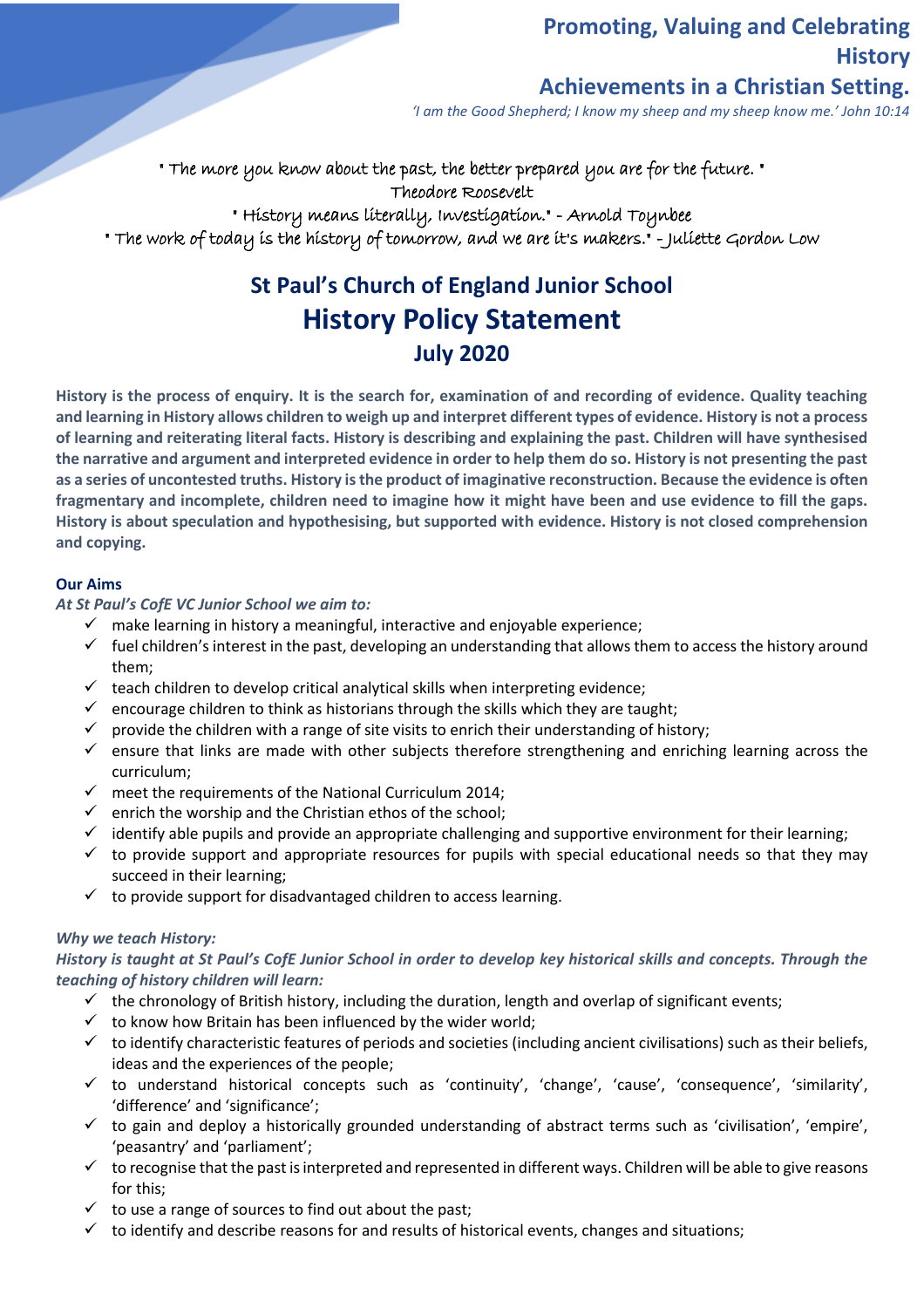- $\checkmark$  to describe and make links between the main events, situations and changes within and across periods studied;
- $\checkmark$  to ask and answer questions. Select information relevant to the focus of an enquiry.

# **Our Strategies**

# *Our Strategies*

*At St Paul's CofE VC Junior School we employ a wide range of strategies to meet the individual needs of our pupils in history by providing:* 

- $\checkmark$  access to a wide range of high quality history resources;
- $\checkmark$  a scheme of work and medium term plans in each year group based on the National Curriculum 2014 programmes of study that ensures progression of skills and makes rich and relevant links within our existing project structure;
- ✓ an integrated curriculum with clear and relevant links made to English, Geography, Computing, Music, Art and Dance;
- $\checkmark$  opportunities to experiment with and explore a wide range of historical artefacts primary and secondary sources – to allow children to make discoveries for themselves;
- ✓ activities that challenge thinking and pre-conceptions and provide children with a better understanding of the past;
- ✓ opportunities to experience first-hand life in the past through themed 'drama days' related to year group topics;
- ✓ chances to visit a range of key historical sites in order to introduce, consolidate and enrich the children's understanding of the topic;
- $\checkmark$  opportunities to enhance learning in history through visitors will be taken where appropriate;
- $\checkmark$  suitable computing and drama activities to both support and enhance learning;
- $\checkmark$  well-planned focused tasks which encompass a variety of teaching and learning styles, with a particular emphasis on visual learners;

# *History in St Paul's Junior CofE VC School will focus on enabling children to*:

- $\checkmark$  develop knowledge of chronology and accurately using the associated vocabulary;
- ✓ identify characteristic features of the periods studied and their significance to that time period and over time;
- $\checkmark$  understand cause and consequence and become able to assess and rank the significance of the impact over time;
- $\checkmark$  make connections and contrasts between trends over time;
- $\checkmark$  recognise and understand bias in sources of evidence;
- $\checkmark$  use a wide range of sources to find out about the past;
- $\checkmark$  select and use information appropriate to the enquiry, drawing their own conclusions about the past;
- $\checkmark$  present their findings in a variety of ways.

## *Our Resources*

*To further enrich the History curriculum at St Paul's CofE VC Junior School, we will:* 

- $\checkmark$  use the ICT network to access to multimedia resources such the Internet;
- $\checkmark$  utilise the school library and all classrooms for a wide range of books for both staff and pupils to refer to and use in the classroom to support learning.
- $\checkmark$  further resource our access to historic text via the local library and Somerset's Museum Loans
- $\checkmark$  access planning resources packs from Somerset County Council for the most up-to-date history topics, including the use of topic theme boxes and costumes from Resources for Learning.

## *Our History Leader*

*The member of staff responsible for the leadership and development of history throughout the school is Vicki Clark. She will:* 

- $\checkmark$  seek to enthuse pupils and staff about history and promote high standards of achievement and high quality provision;
- $\checkmark$  advise and support staff in the planning, delivery and assessment of history;
- $\checkmark$  manage and develop resources for history;
- $\checkmark$  monitor and evaluate history throughout the school, ensuring continuity and progression;
- $\checkmark$  keep up to date with current developments by attending courses, liaising with colleagues from other schools, and use this as a basis for staff development activities;